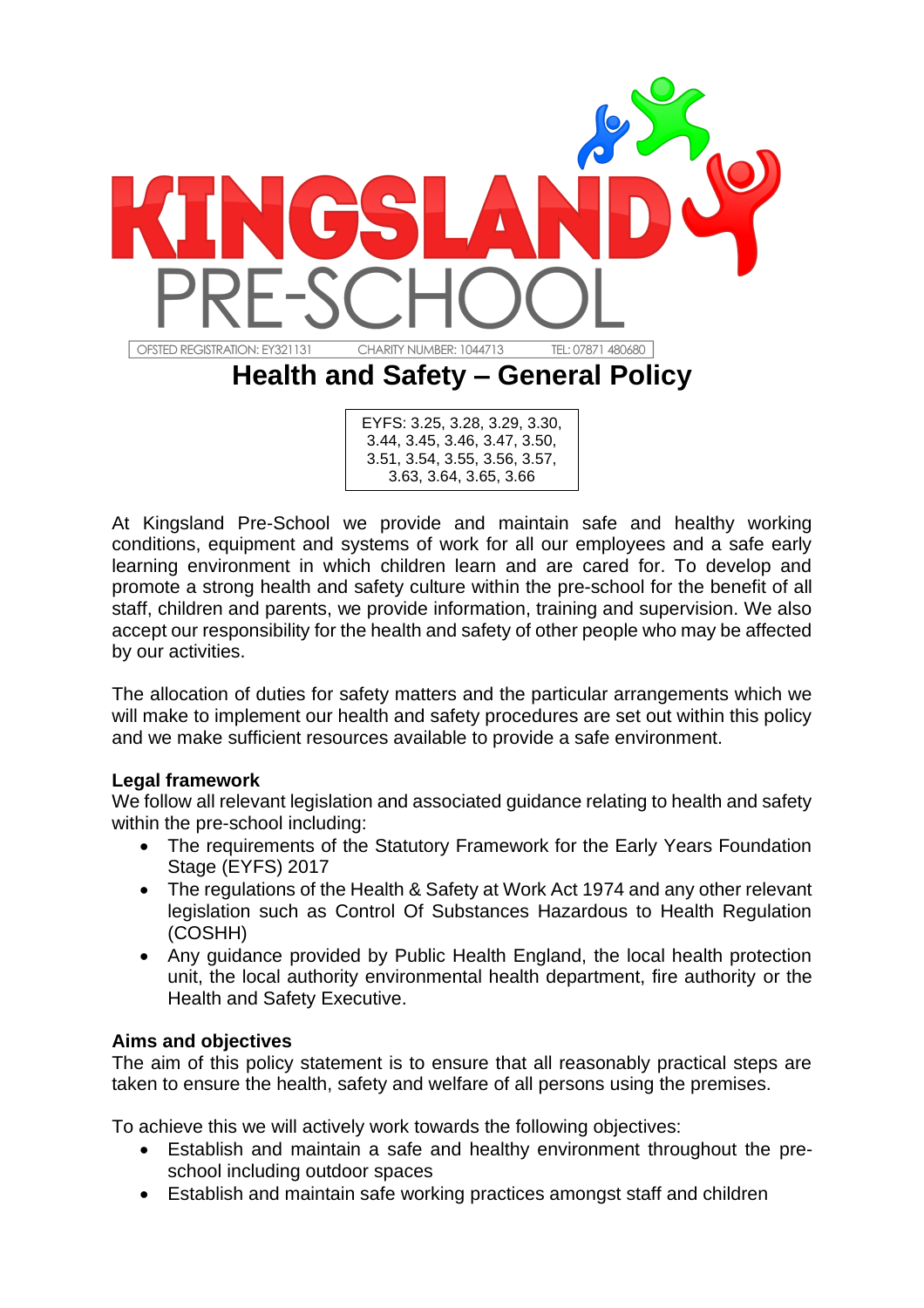- Make arrangements for ensuring safety and the minimising of risks to health in connection with the use, handling, storage and transport of hazardous articles and substances
- Ensure the provision of sufficient information, instruction and supervision to enable all people working in or using the pre-school to avoid hazards and contribute positively to their own health and safety and to ensure that staff have access to regular health and safety training
- Maintain a healthy and safe pre-school with safe entry and exit routes
- Formulate effective procedures for use in case of fire and other emergencies and for evacuating the pre-school premises. Practice this procedure on a regular basis to enable the safe and speedy evacuation of the pre-school.
- Maintain a safe working environment for pregnant workers or for workers who have recently given birth, including undertaking appropriate risk assessments
- Maintain a safe environment for those with special educational needs and disabilities and ensure all areas of the pre-school are accessible (wherever practicable)
- Provide a safe environment for students or trainees to learn in
- Encourage all staff, visitors and parents to report any unsafe working practices or areas to ensure immediate response by the management.

We believe the risks in the pre-school environment are low and we will maintain the maximum protection for children, staff and parents. The pre-school will:

- Ensure all entrances and exits from the building, including fire exits are clearly identifiable and remain clear at all times
- Regularly check the premises room by room for structural defects, worn fixtures and fittings or electrical equipment and take the necessary remedial action
- Ensure that all staff, visitors, parents and children are aware of the fire procedures and regular fire drills are carried out
- Have the appropriate fire detection and control equipment which is checked regularly to make sure it is in working order
- Ensure that all members of staff are aware of the procedure to follow in case of accidents for staff, visitors and children
- Ensure that all members of staff take all reasonable action to control the spread of infectious diseases and wear protective gloves and clothing where appropriate
- Ensure there are suitable hygienic changing facilities (see infection control policy)
- Prohibit smoking and vaping on the pre-school premises
- Prohibit any contractor from working on the premises without prior discussion with the officer in charge
- Encourage children to manage risks safely and prohibit running inside the premises unless in designated areas
- Risk assess all electrical sockets and take appropriate measures to reduce risks where necessary and ensure no trailing wires are left around the preschool
- Ensure all cleaning materials are placed out of the reach of children and kept in their original containers
- Wear protective clothing when cooking or serving food
- Prohibit certain foods that may relate to children's allergies, e.g. peanuts are not allowed in the pre-school
- We follow the EU Food Information for Food Consumers Regulations (EU FIC). These rules are enforced in the UK by the Food Information Regulations 2014 (FIR). We identify the 14 allergens listed by EU Law that we use as ingredients in any of the dishes we provide to children and ensure that all parents are informed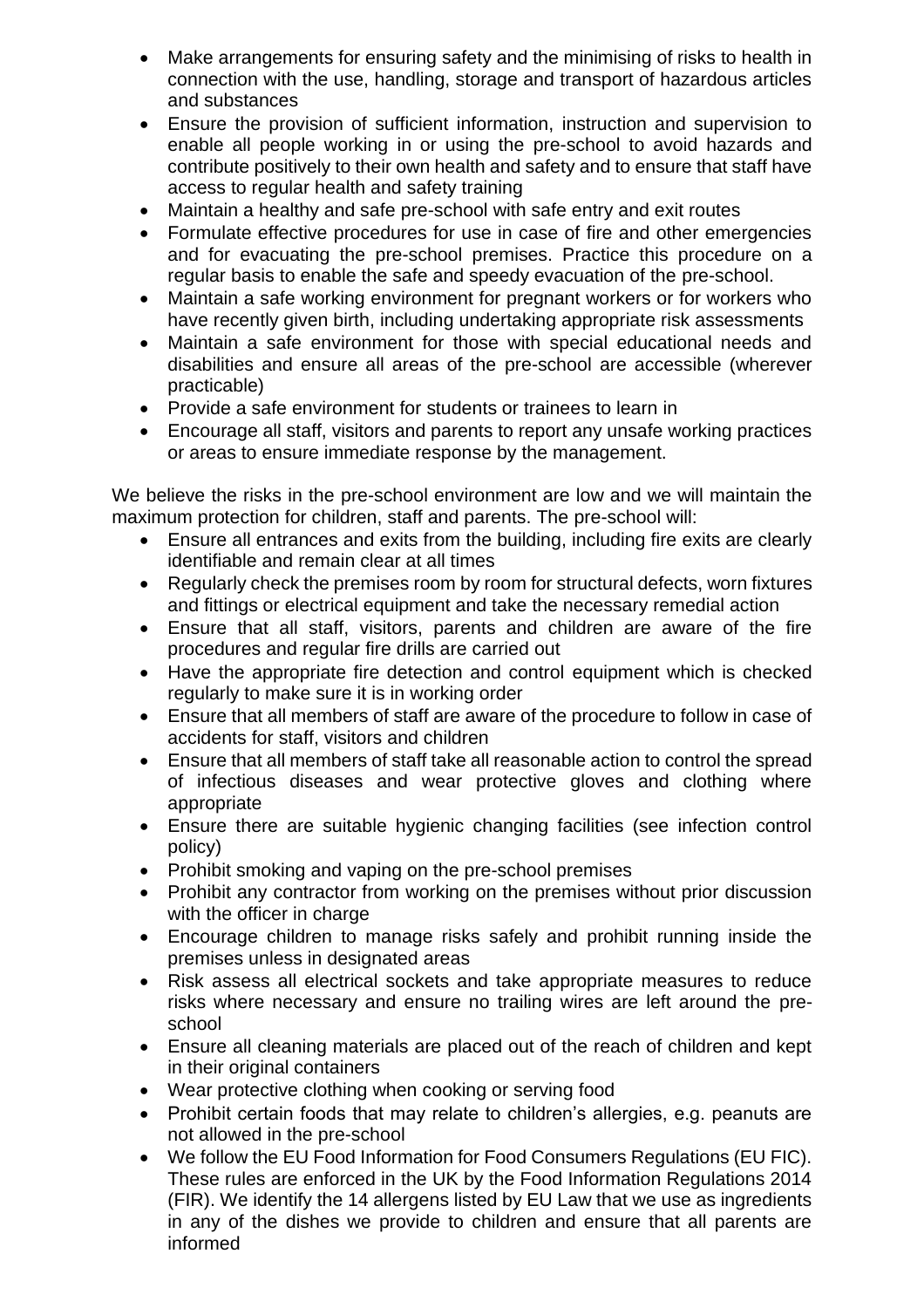- Follow the allergies and allergic reactions policy for children who have allergies
- Ensure risk assessments are undertaken on the storage and preparation of food produce within the pre-school
- Familiarise all staff and visitors with the position of the first aid boxes and ensure all know who the appointed first aiders are
- Provide appropriately stocked first aid boxes and check their contents regularly
- Ensure children are supervised at all times
- Ensure no student or volunteer is left unsupervised at any time
- Ensure staff paediatric first aid certificates are made available to parents upon request.

#### **Responsibilities**

The designated Health and Safety Officer in the pre-school is Georgie Parker-Morgan

The employer has overall and final responsibility for this policy being carried out at: Kingsland Pre-School, Coronation Hall, Kingsland, HR6 9QS

The pre-school manager/deputy pre-school manager will be responsible in her absence.

All employees have the responsibility to cooperate with senior staff and the manager to achieve a healthy and safe pre-school and to take reasonable care of themselves and others. Neglect of health and safety regulations/duties will be regarded as a disciplinary matter (see separate policy on disciplinary procedures).

Whenever a member of staff notices a health or safety problem which they are not able to rectify, they must immediately report it to the appropriate person named above. Parents and visitors are requested to report any concerns they may have to the deputy manager/manager.

Daily contact, monthly staff meetings and health and safety meetings provide consultation between management and employees. This will include health and safety matters.

#### **Health and safety training**

Person responsible for monitoring staff training is Georgie Parker-Morgan.

Health and safety is covered in all induction training for new staff.

|  | <b>Training table:</b> |  |
|--|------------------------|--|
|  |                        |  |

| Area                          | <b>Training required</b> | Who                    |
|-------------------------------|--------------------------|------------------------|
| Paediatric First aid          | Course                   | All staff              |
| Dealing with blood            | In house training/course | All staff and students |
| Safeguarding/Child protection | In house training/course | All staff and students |
| Fire safety procedures        | In house training        | All staff and students |
| Use of fire extinguisher      | In house training        | All staff              |
| Food hygiene                  | Course                   | All staff              |
| Allergy awareness             | In house training/course | All staff and students |
| Manual handling               | In house training        | All staff and students |
| Changing of nappies           | In house training        | All staff              |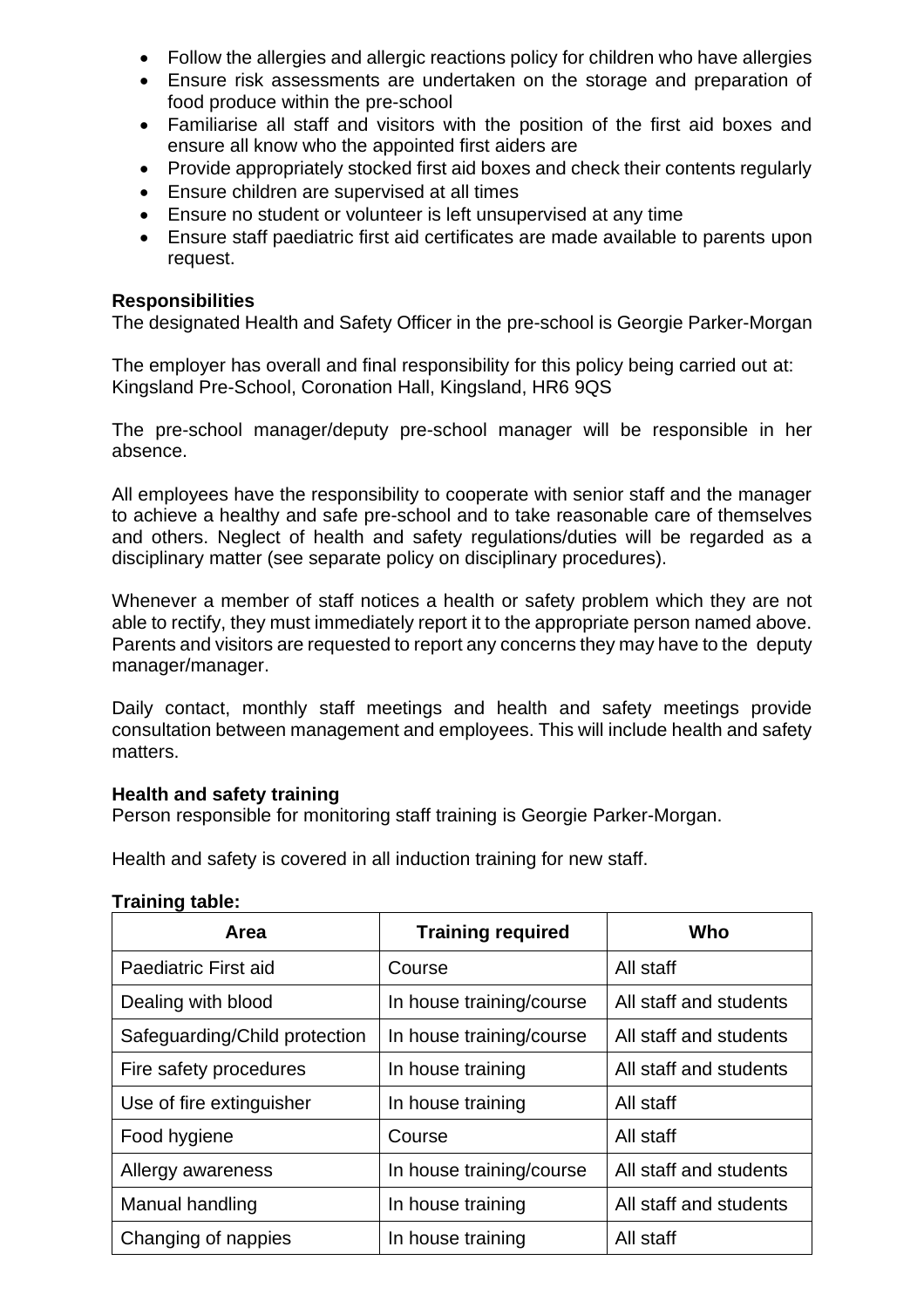| Medication requiring technical<br>or medical knowledge e.g. Epi   Course<br>Pen |        | As required                |
|---------------------------------------------------------------------------------|--------|----------------------------|
| <b>SENCO</b>                                                                    | Course | <b>SENCO</b>               |
| Supervision and appraisal                                                       | Course | Manager, deputy<br>manager |

At present at least one member of staff on duty MUST hold a full paediatric First Aid certificate in the pre-school and when on outings. In addition to this, all newly qualified entrants to the early years workforce who have completed a level 2 and/or level 3 qualification on or after 30 June 2016, must also have either a full PFA or an emergency PFA certificate within three months of starting work in order to be included in the required staff: child ratios at level 2 or level 3 in an early years setting

All trained first aiders must be listed in the first aid policy.

# **Health and safety arrangements**

- All staff are responsible for general health and safety in the pre-school
- Risk assessments will be conducted on all areas of the pre-school, including rooms, activities, outdoor areas, resources and cleaning equipment
- These are reviewed at regular intervals and when arrangements change
- All outings away from the pre-school (however short) will include a prior risk assessment – more details are included in our outings policy
- All equipment, rooms and outdoor areas will be checked thoroughly by staff before children access them or the area. These checks will be recorded and initialled by the staff responsible. Unsafe areas will be made safe/removed from the area by this member of staff to promote the safety of children. If this cannot be achieved the manager will be notified immediately
- We provide appropriate facilities for all children, staff, parents and visitors to receive a warm welcome and provide for their basic care needs, e.g. easy to access toilet area and fresh drinking water
- The pre-school will adhere to the Control Of Substances Hazardous to Health Regulation (COSHH) to ensure all children, staff, parents and visitors are safe in relation to any chemicals we may use on the premises
- All staff and students will receive appropriate training in all areas of health and safety which will include risk assessments, manual handling and fire safety. We may also use benefit risk assessments for particular activities and resources for children
- We have a clear accident and first aid policy to follow in the case of any person in the pre-school suffering injury from an accident or incident
- We have a clear fire safety policy and procedure which supports the prevention of fire and the safe evacuation of all persons in the pre-school. This is to be shared with all staff, students, parents and visitors to the pre-school
- We review accident and incident records to identify any patterns/hazardous areas
- All health and safety matters are reviewed informally on an ongoing basis and formally every six months or when something changes. Staff and parents will receive these updates, as with all policy changes, as and when they happen
- Staff and parents are able to contribute to any policy by emailing their suggested changes direct to the pre-school.

The policy is kept up to date and reviewed especially when the pre-school changes in nature and size. It is revised annually, or as and when required. We therefore welcome any useful comments from members of staff, parents and visitors regarding this policy.